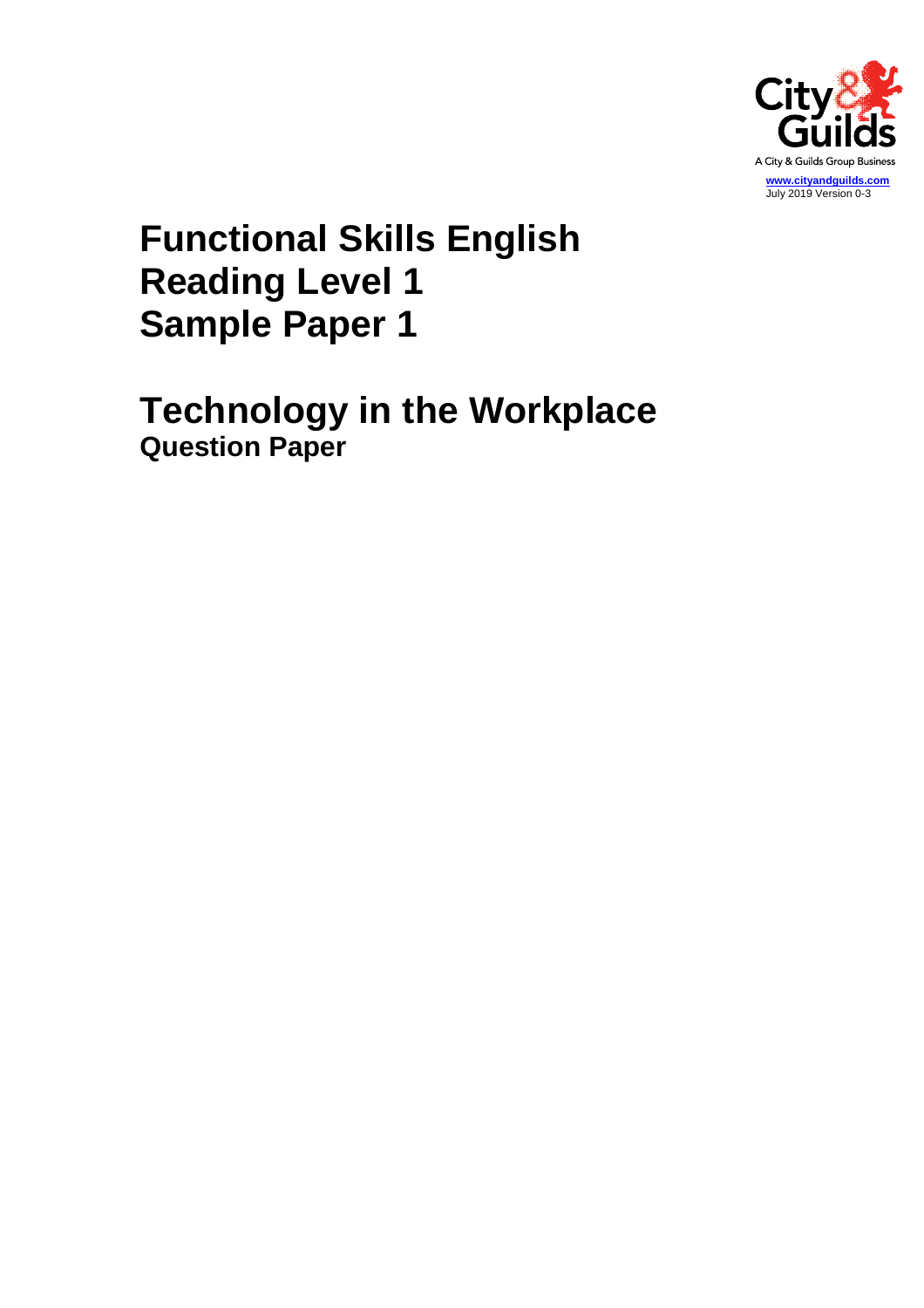# **Level 1 Functional Skills English Reading Sample Assessment**



Technology in the Workplace

## **Candidate Name (First, Middle, Last)**

Candidate enrolment Candidate emolitient<br>
DOB (DDMMYYYY)

Candidate signature and declaration\*

Assessment date (DDMMYYYY) Centre number

### **General information**

- The duration of this paper is **1 hour**.
- Answer **all** the questions.
- The maximum marks for each question are shown.
- The maximum number of marks is **30.**

### **General instructions**

- Read each question carefully.
- You do not need to write in complete sentences.
- You will not be assessed on spelling, punctuation and grammar.
- Dictionaries **are** allowed.

**\*I declare that I have no prior knowledge of the questions in this assessment and that I will not share any information about the questions.**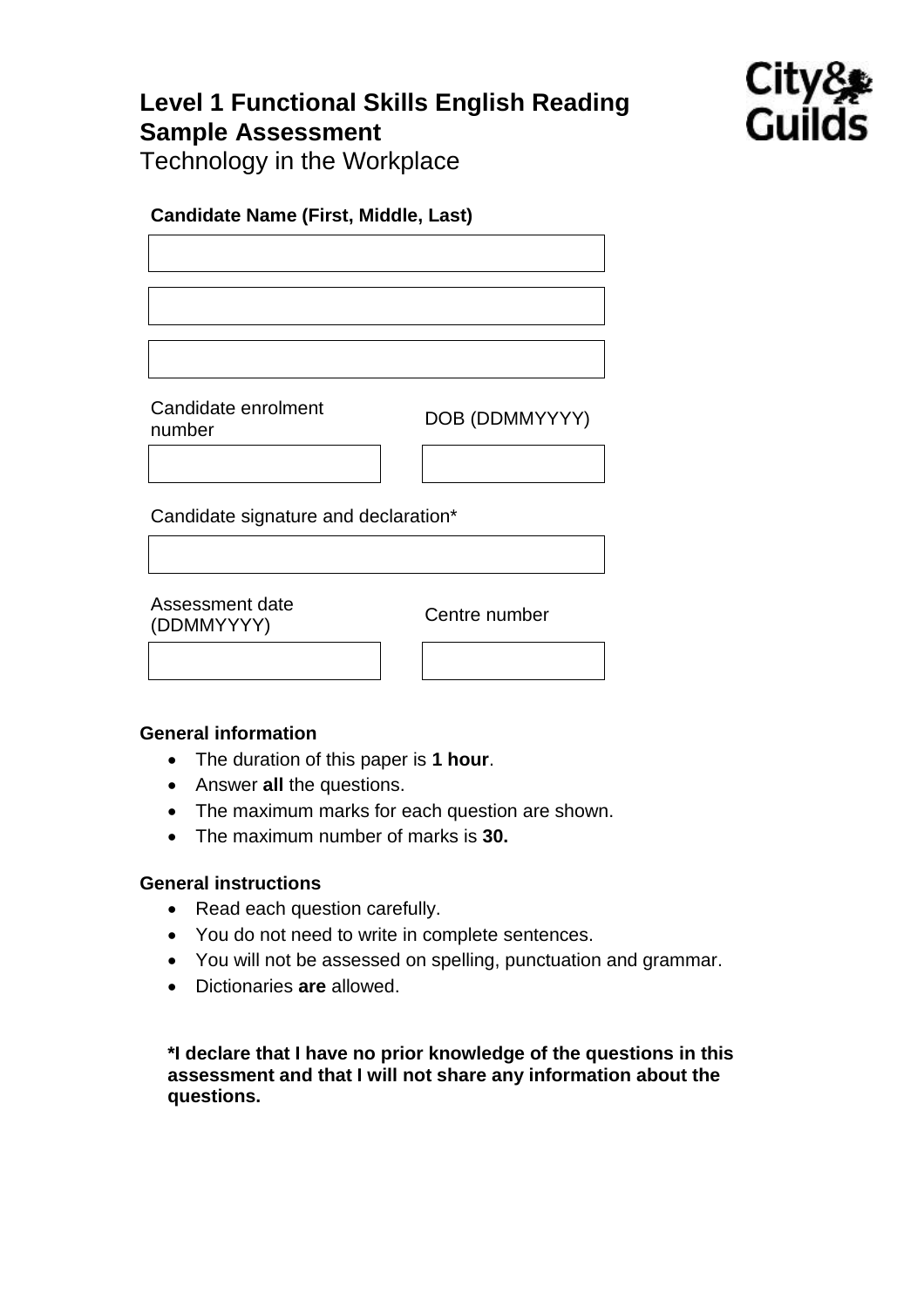Read the documents in the source booklet and answer the questions.

Questions 1 to 8 are about **Document 1**. Make sure you refer to **Document 1** when answering these questions.

- 1 Which of the following **best** describes the views of the writer on technology in the workplace? (Tick **one**) **1 mark**
	- A. Positive. B. Critical.  $\frac{1}{1}$ C. Neutral. D. Angry.
- 2 Give **three** different organisational features that a reader could use to help them locate the writer's **main points**. **3 marks**

............................................................................................................................

............................................................................................................................

3 According to the article, what is **one** reason why it can be better to discuss work issues in person? **1 mark**

..........................................................................................................................

............................................................................................................................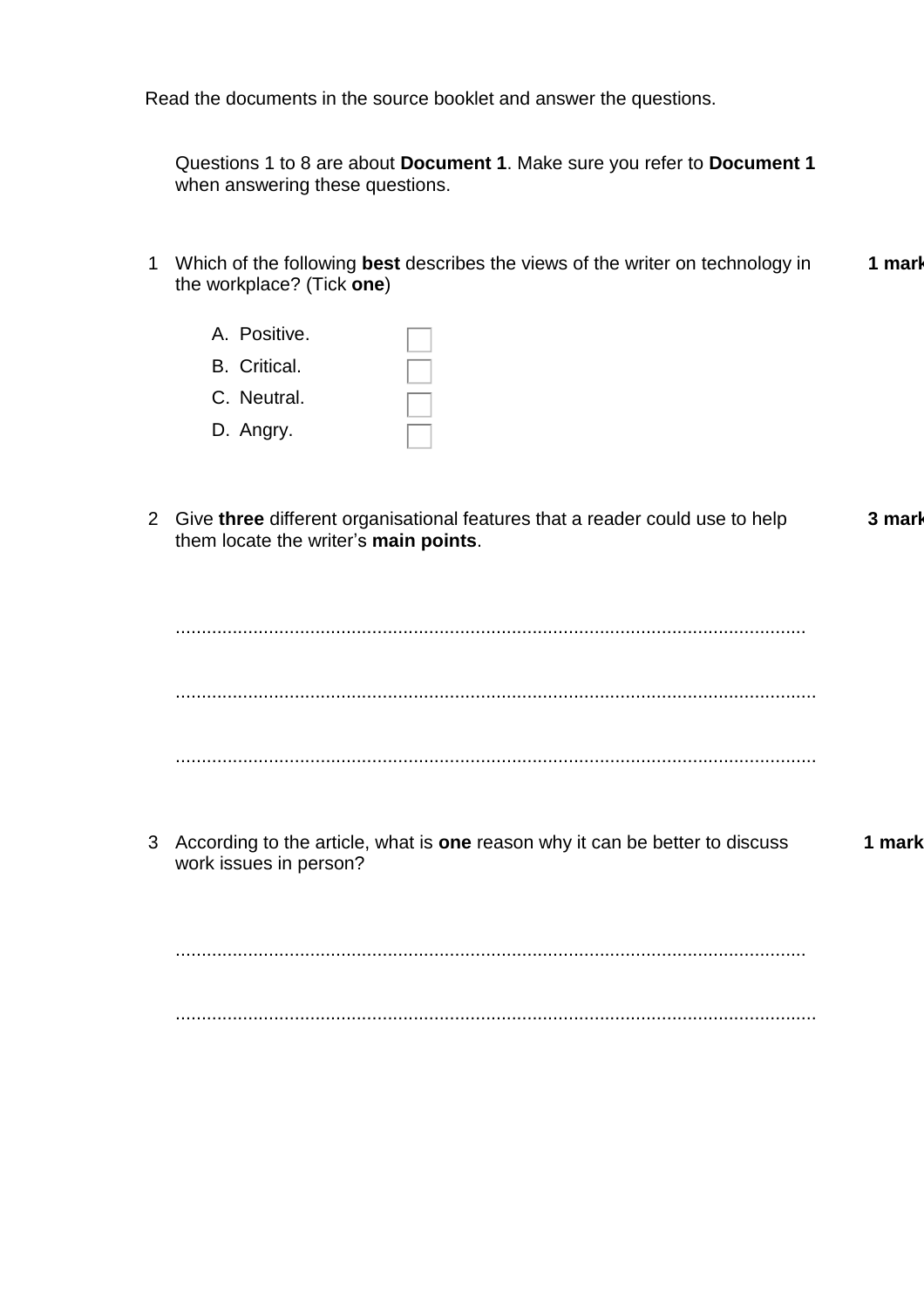| 4 Which of the following words could best replace 'coupled' in the last |
|-------------------------------------------------------------------------|
| paragraph? (Tick one)                                                   |

| A. related  |  |
|-------------|--|
| B. fastened |  |

C. attached

- D. combined
- 5 Which of the 'Related Articles' would give readers the **opposite** point of view to Mary's article? (Tick **one**) **1 mark**

**1 mark**

| Α. | The Downside of Digital Communication        |  |
|----|----------------------------------------------|--|
| В. | The Benefits of Technology at Work           |  |
| C. | The Challenges of Technology for Business    |  |
| D. | The Realities of Technology in the Workplace |  |

| 6 Name one other publication that the writer of Document 1 has written for.                         | 1 mark |
|-----------------------------------------------------------------------------------------------------|--------|
|                                                                                                     |        |
|                                                                                                     |        |
| 7 Where can the reader find out more information about the research referred to<br>in the document? | 1 mark |
|                                                                                                     |        |
|                                                                                                     |        |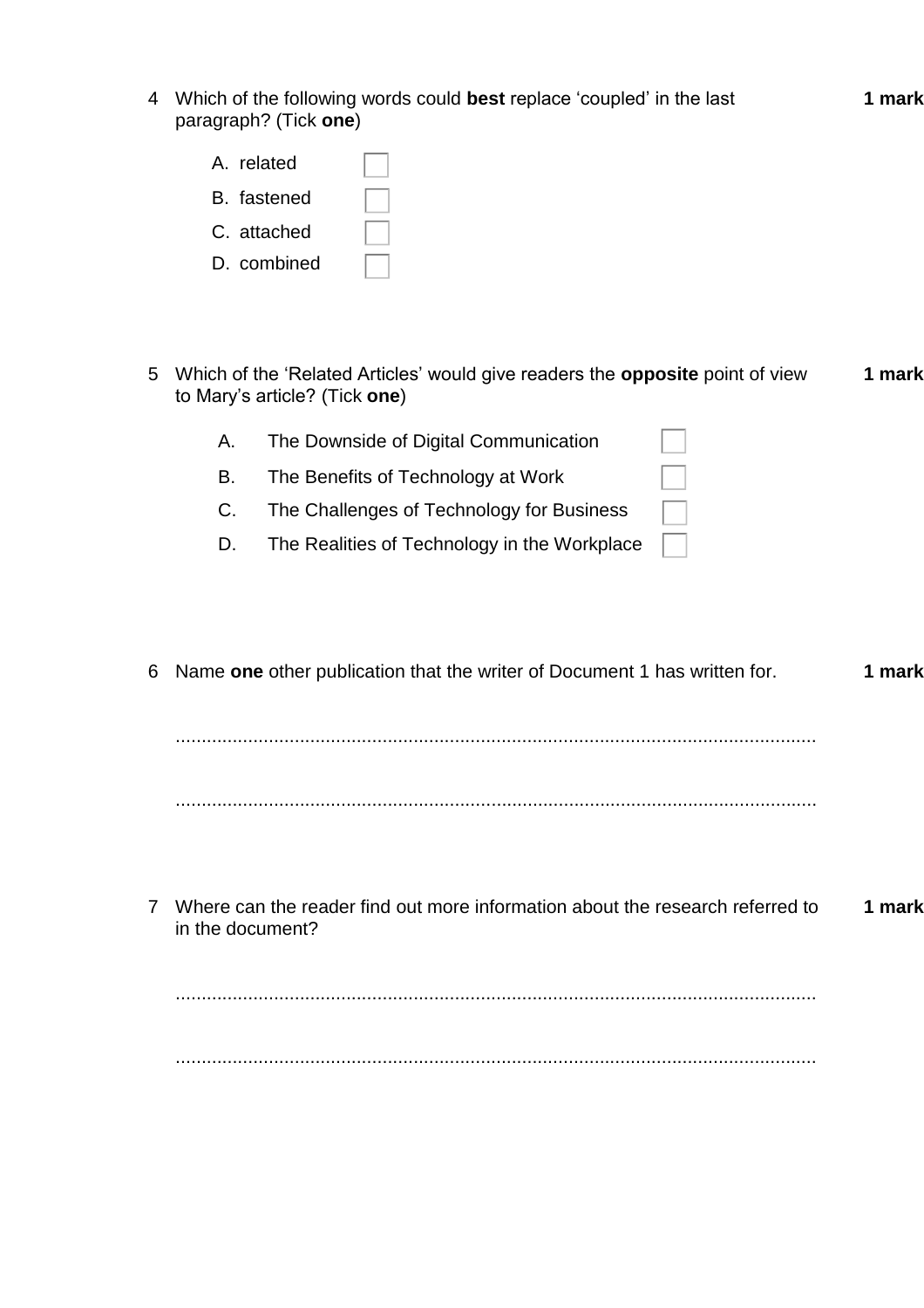8 Match the images below to the numbered paragraphs (1, 2 or 3) in the article. **3 marks**



Number \_\_\_\_ Number \_\_\_\_ Number \_\_\_

Questions 9 to 18 are about **Document 2**. Make sure you refer to **Document 2** when answering these questions.

9 In the first paragraph, which phrase is used to describe the dramatic impact of technological changes? **1 mark**

............................................................................................................................

............................................................................................................................

10 Which **three** areas of learning do the House of Lords consider to be essential? **1 mark**

............................................................................................................................

............................................................................................................................

............................................................................................................................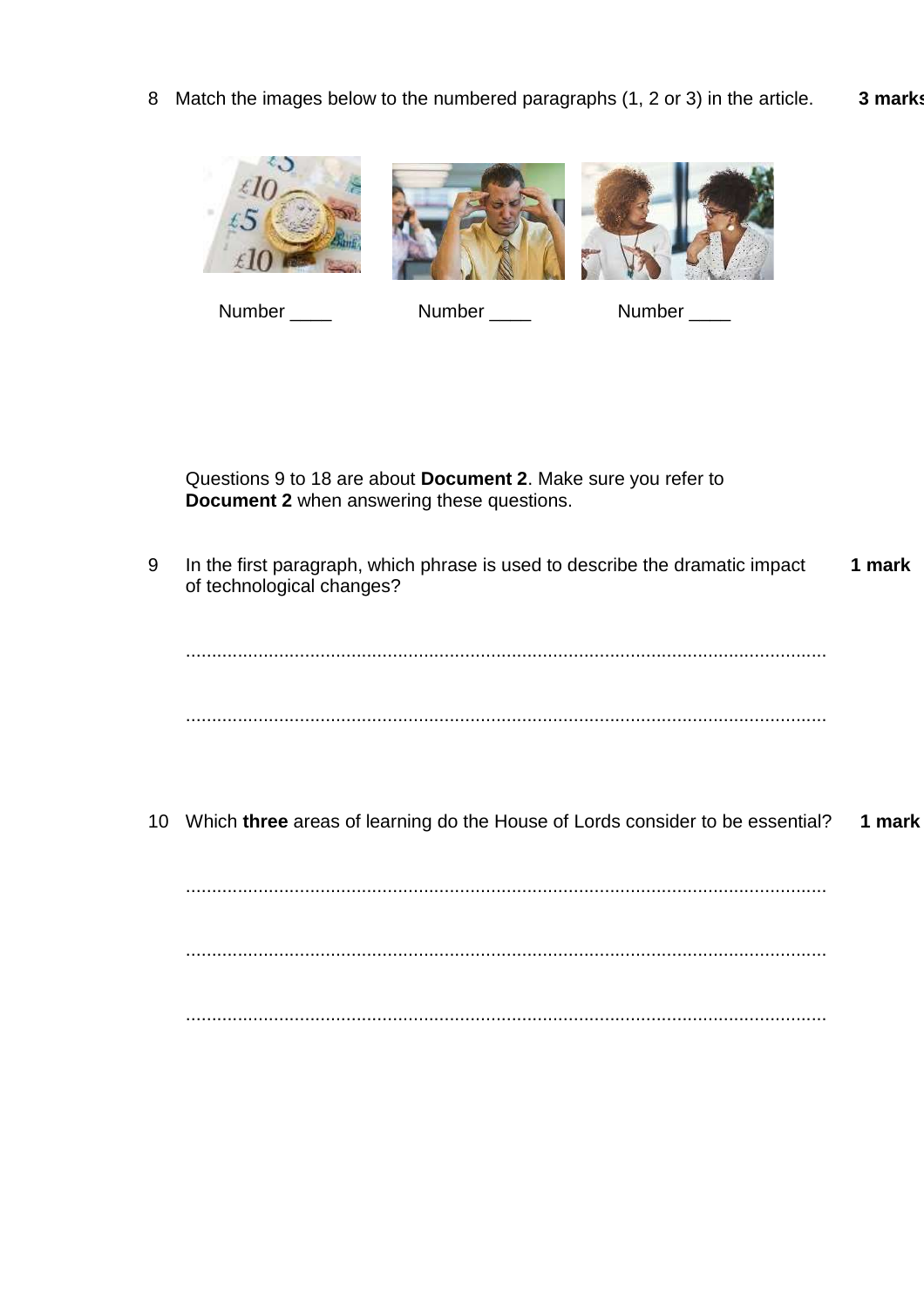| 11 | make sure that something will not go out of date'?     | Look at the section headed 'Basic Coding Skills'. Which phrase means 'to | 1 mark |
|----|--------------------------------------------------------|--------------------------------------------------------------------------|--------|
|    |                                                        |                                                                          |        |
|    |                                                        |                                                                          |        |
|    |                                                        |                                                                          |        |
|    |                                                        |                                                                          |        |
|    | 12 'HTML5' and 'Android' are examples of<br>(Tick one) |                                                                          | 1 mark |
|    | A. persuasive language                                 |                                                                          |        |
|    | B. emotive language                                    |                                                                          |        |
|    | C. technical language                                  |                                                                          |        |
|    | D. instructional language.                             |                                                                          |        |

13 What is the **main** purpose of the content in the box at the bottom of the text? (Tick **one**) **1 mark**

| A. To say why digital skills are important.     |  |
|-------------------------------------------------|--|
| B. To describe the Digital Literacy course.     |  |
| C. To give contact details for Human Resources. |  |
| D. To promote a Digital Literacy course.        |  |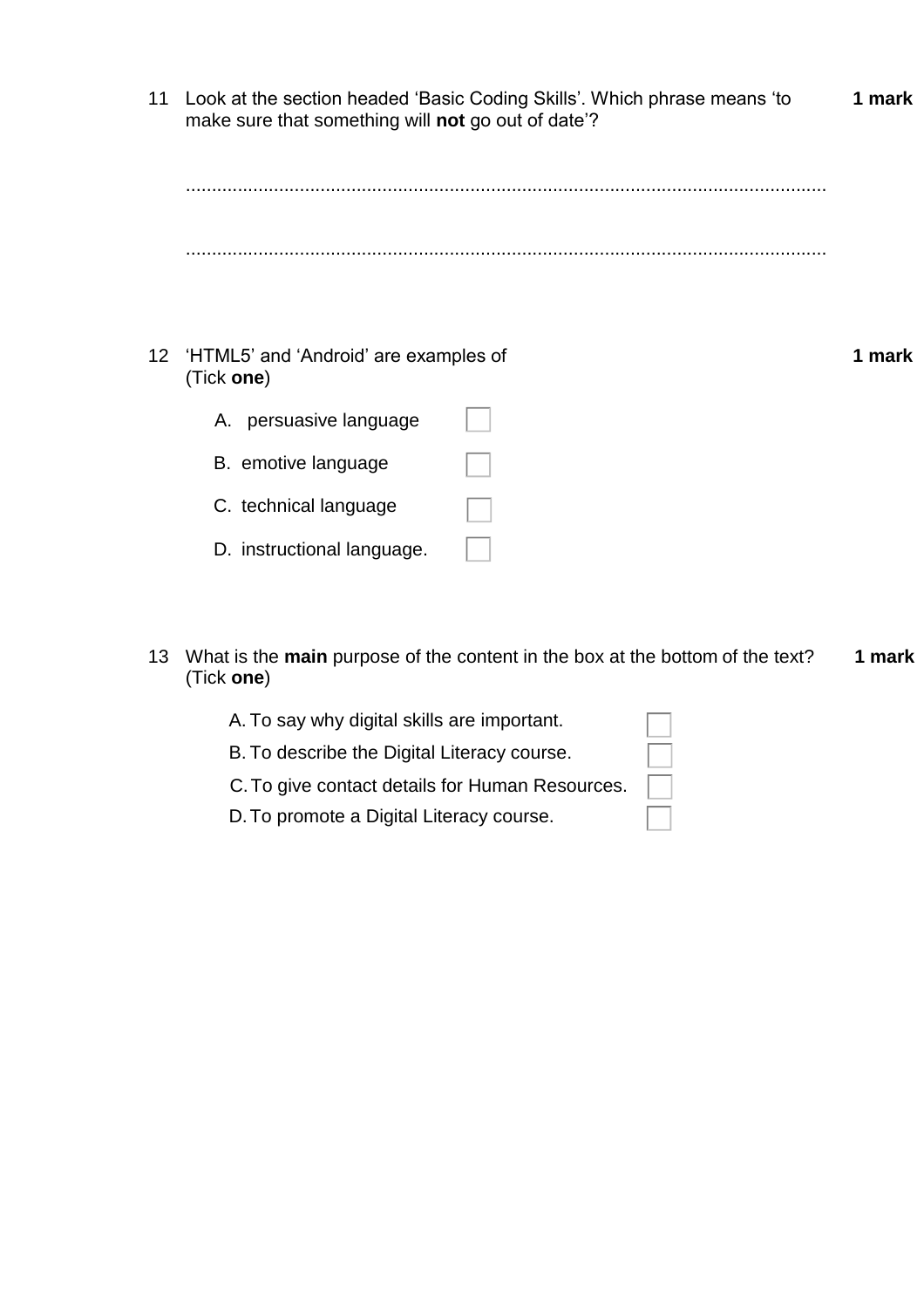| 14 Who has the newsletter been written for? |
|---------------------------------------------|
| (Tick one)                                  |

|    | A. Company employees.                                            |                                                                             |         |
|----|------------------------------------------------------------------|-----------------------------------------------------------------------------|---------|
|    | B. Online job seekers.                                           |                                                                             |         |
|    | C. The general public.                                           |                                                                             |         |
|    | D. Social media users.                                           |                                                                             |         |
| 15 | in the box at the bottom of the text.                            | Give two different ways the writer has emphasised certain words or phrases  | 2 marks |
| 16 | 'Basic coding skills'?                                           | How many terms has the writer listed in the first paragraph of the section, | 1 mark  |
|    |                                                                  |                                                                             |         |
| 17 | The main reason the writer has used an image is to<br>(Tick one) |                                                                             | 1 mark  |
|    | emphasise how important literacy is.<br>А.                       |                                                                             |         |
|    | В.                                                               | suggest more needs to be spent on team building.                            |         |
|    | C.<br>help the reader to compare the figures.                    |                                                                             |         |
|    | illustrate the main points in the article.<br>D.                 |                                                                             |         |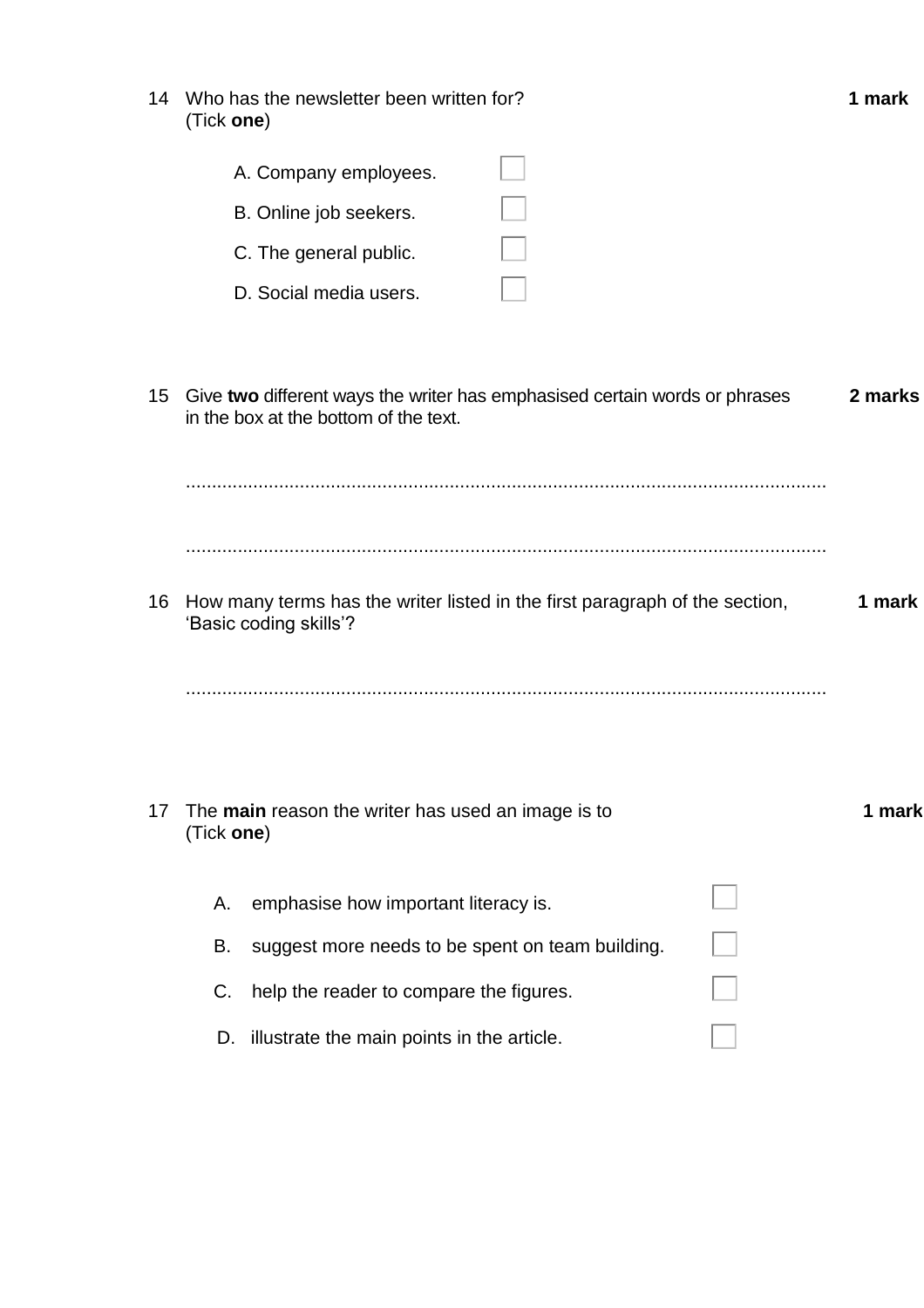18 Give **one** fact and **one** opinion from Document 2.

Fact: ........................................................................................................................... ........................................................................................................................... Opinion: ........................................................................................................................... ...........................................................................................................................

Questions 19 and 20 are about both **Document 1** and **Document 2**. Make sure you refer to **both** documents when answering these questions.

19 Tick the boxes below to show whether the following opinions are found in **Document 1**, **Document 2** or **both documents**. **4 marks**

|                              | Document 1<br>only | <b>Document 2</b><br>only | <b>Both</b><br>documents |
|------------------------------|--------------------|---------------------------|--------------------------|
| Technology is very important |                    |                           |                          |
| to business                  |                    |                           |                          |
| Upgrading technology is      |                    |                           |                          |
| expensive                    |                    |                           |                          |
| Technology can be a          |                    |                           |                          |
| distraction                  |                    |                           |                          |
| Some employees will need to  |                    |                           |                          |
| learn how to use new         |                    |                           |                          |
| technology                   |                    |                           |                          |

20 Both documents discuss problems and challenges created in the workplace by the growth of technology. Compare the documents and identify which writer offers possible solutions to these problems and challenges. Give **one** example of a solution. 2 marks

Writer:

...........................................................................................................................